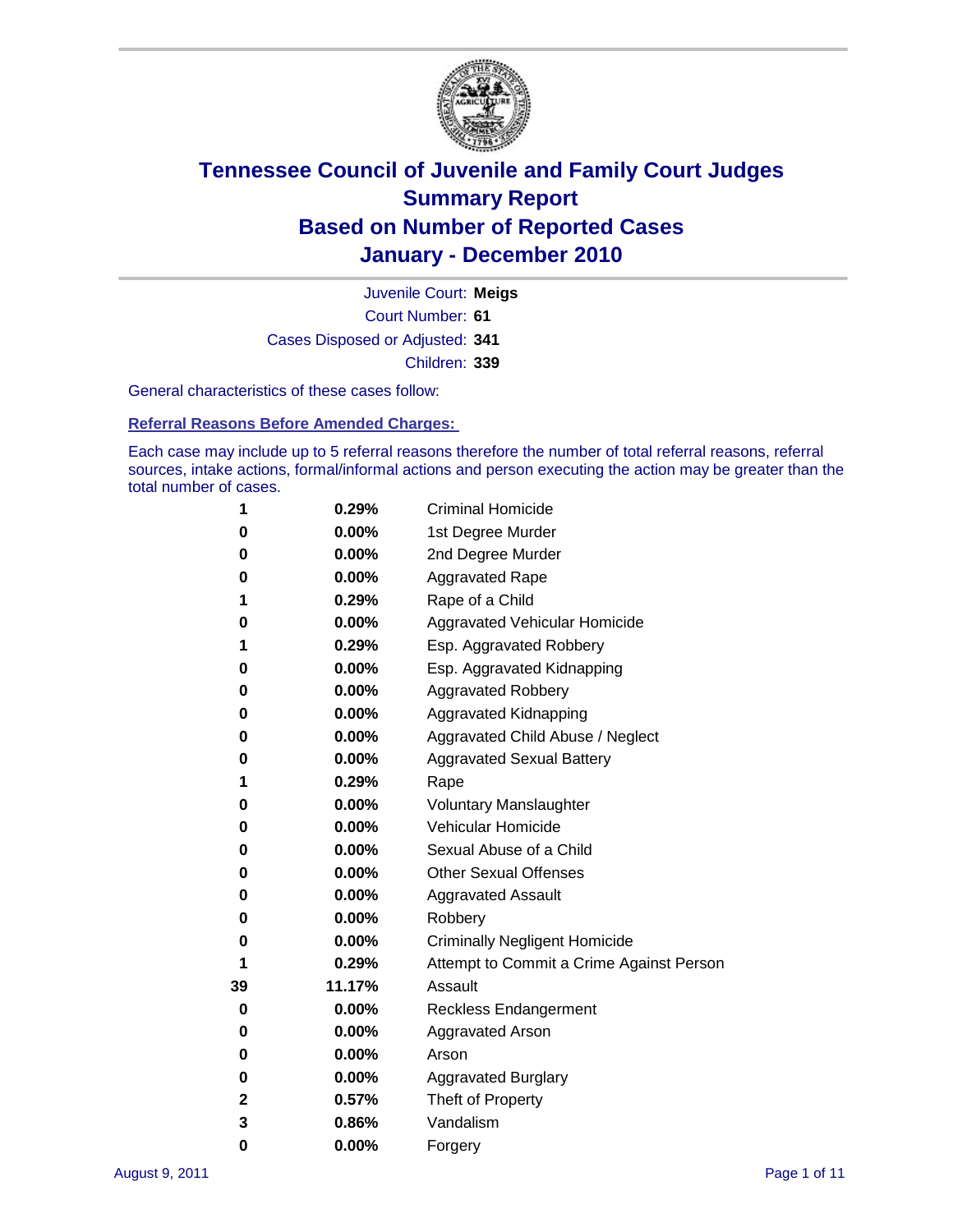

Court Number: **61** Juvenile Court: **Meigs** Cases Disposed or Adjusted: **341** Children: **339**

#### **Referral Reasons Before Amended Charges:**

Each case may include up to 5 referral reasons therefore the number of total referral reasons, referral sources, intake actions, formal/informal actions and person executing the action may be greater than the total number of cases.

| 0            | 0.00% | <b>Worthless Checks</b>                                     |
|--------------|-------|-------------------------------------------------------------|
| 0            | 0.00% | Illegal Possession / Fraudulent Use of Credit / Debit Cards |
| 1            | 0.29% | <b>Burglary</b>                                             |
| 0            | 0.00% | Unauthorized Use of a Vehicle                               |
| 0            | 0.00% | <b>Cruelty to Animals</b>                                   |
| 0            | 0.00% | Sale of Controlled Substances                               |
| 5            | 1.43% | <b>Other Drug Offenses</b>                                  |
| 1            | 0.29% | <b>Possession of Controlled Substances</b>                  |
| 0            | 0.00% | <b>Criminal Attempt</b>                                     |
| 0            | 0.00% | Carrying Weapons on School Property                         |
| 0            | 0.00% | Unlawful Carrying / Possession of a Weapon                  |
| 0            | 0.00% | <b>Evading Arrest</b>                                       |
| 0            | 0.00% | Escape                                                      |
| 0            | 0.00% | Driving Under Influence (DUI)                               |
| 8            | 2.29% | Possession / Consumption of Alcohol                         |
| 0            | 0.00% | Resisting Stop, Frisk, Halt, Arrest or Search               |
| 1            | 0.29% | <b>Aggravated Criminal Trespass</b>                         |
| 0            | 0.00% | Harassment                                                  |
| 0            | 0.00% | Failure to Appear                                           |
| 4            | 1.15% | Filing a False Police Report                                |
| 0            | 0.00% | Criminal Impersonation                                      |
| 0            | 0.00% | <b>Disorderly Conduct</b>                                   |
| 0            | 0.00% | <b>Criminal Trespass</b>                                    |
| 0            | 0.00% | <b>Public Intoxication</b>                                  |
| 0            | 0.00% | Gambling                                                    |
| 13           | 3.72% | <b>Traffic</b>                                              |
| $\mathbf{2}$ | 0.57% | <b>Local Ordinances</b>                                     |
| 0            | 0.00% | Violation of Wildlife Regulations                           |
| 0            | 0.00% | Contempt of Court                                           |
| $\mathbf{2}$ | 0.57% | Violation of Probation                                      |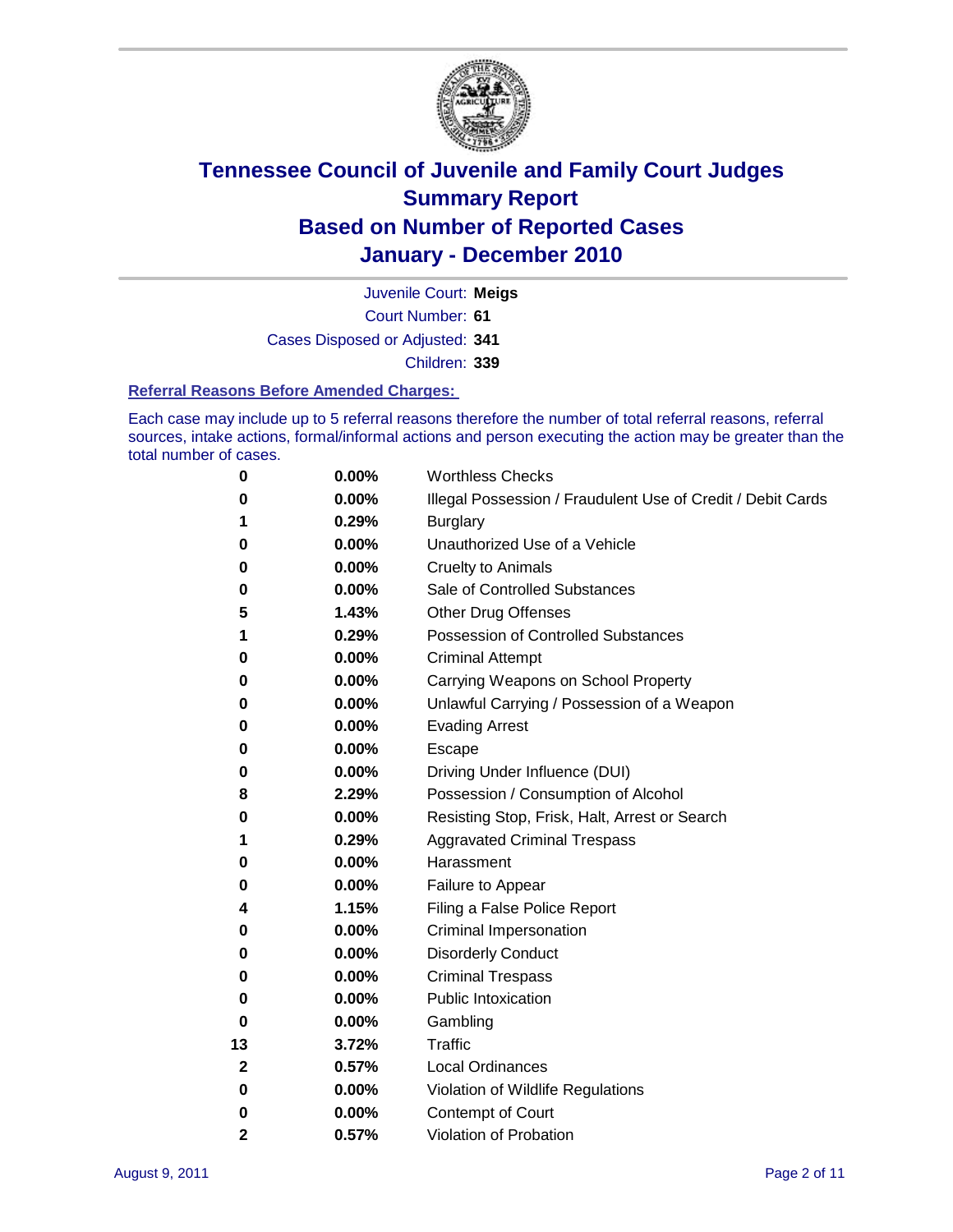

Court Number: **61** Juvenile Court: **Meigs** Cases Disposed or Adjusted: **341** Children: **339**

#### **Referral Reasons Before Amended Charges:**

Each case may include up to 5 referral reasons therefore the number of total referral reasons, referral sources, intake actions, formal/informal actions and person executing the action may be greater than the total number of cases.

| 0            | 0.00%   | Violation of Aftercare                 |
|--------------|---------|----------------------------------------|
| 34           | 9.74%   | <b>Unruly Behavior</b>                 |
| 11           | 3.15%   | Truancy                                |
| 6            | 1.72%   | In-State Runaway                       |
| 0            | 0.00%   | Out-of-State Runaway                   |
| 12           | 3.44%   | Possession of Tobacco Products         |
| 0            | 0.00%   | Violation of a Valid Court Order       |
|              | 0.29%   | Violation of Curfew                    |
| 0            | 0.00%   | <b>Sexually Abused Child</b>           |
| 0            | 0.00%   | <b>Physically Abused Child</b>         |
| 60           | 17.19%  | Dependency / Neglect                   |
| $\mathbf{2}$ | 0.57%   | <b>Termination of Parental Rights</b>  |
| $\bf{0}$     | 0.00%   | <b>Violation of Pretrial Diversion</b> |
| 0            | 0.00%   | Violation of Informal Adjustment       |
| 19           | 5.44%   | <b>Judicial Review</b>                 |
| 45           | 12.89%  | <b>Administrative Review</b>           |
| 3            | 0.86%   | <b>Foster Care Review</b>              |
| 62           | 17.77%  | Custody                                |
| 1            | 0.29%   | Visitation                             |
| 0            | 0.00%   | Paternity / Legitimation               |
| 1            | 0.29%   | Child Support                          |
| 0            | 0.00%   | <b>Request for Medical Treatment</b>   |
| 0            | 0.00%   | <b>Consent to Marry</b>                |
| 6            | 1.72%   | Other                                  |
| 349          | 100.00% | <b>Total Referrals</b>                 |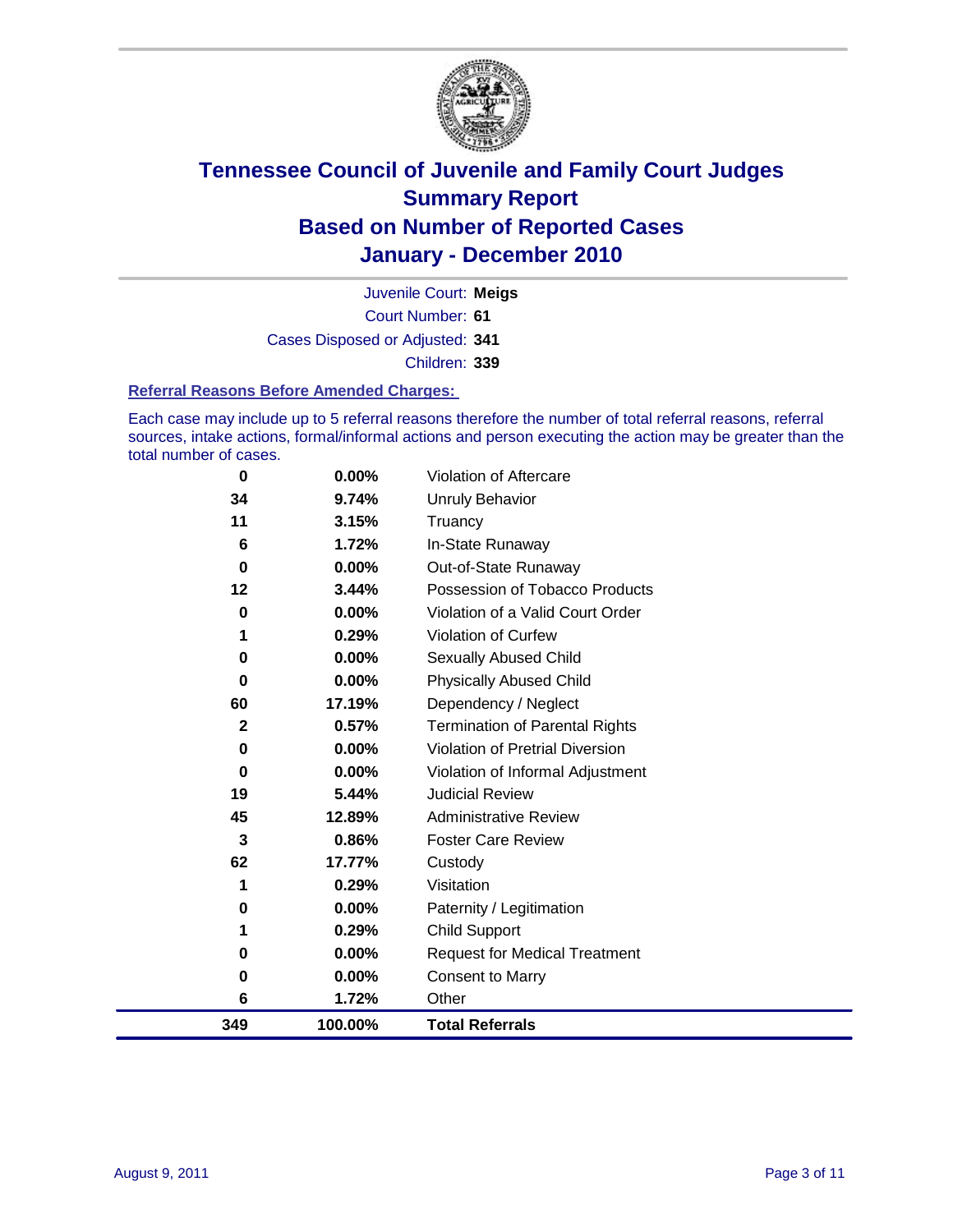

|                            |                                 | Juvenile Court: Meigs             |
|----------------------------|---------------------------------|-----------------------------------|
|                            |                                 | Court Number: 61                  |
|                            | Cases Disposed or Adjusted: 341 |                                   |
|                            |                                 | Children: 339                     |
| <b>Referral Sources: 1</b> |                                 |                                   |
| 41                         | 11.75%                          | Law Enforcement                   |
| 63                         | 18.05%                          | Parents                           |
| 51                         | 14.61%                          | Relatives                         |
| 1                          | 0.29%                           | Self                              |
| 91                         | 26.07%                          | School                            |
| 0                          | 0.00%                           | <b>CSA</b>                        |
| 84                         | 24.07%                          | <b>DCS</b>                        |
| 0                          | 0.00%                           | <b>Other State Department</b>     |
| 0                          | 0.00%                           | <b>District Attorney's Office</b> |
| 7                          | 2.01%                           | <b>Court Staff</b>                |
| 0                          | 0.00%                           | Social Agency                     |
| 0                          | 0.00%                           | <b>Other Court</b>                |
| 4                          | 1.15%                           | Victim                            |
| 5                          | 1.43%                           | Child & Parent                    |
| 0                          | 0.00%                           | Hospital                          |
| 0                          | 0.00%                           | Unknown                           |
| $\mathbf{2}$               | 0.57%                           | Other                             |
| 349                        | 100.00%                         | <b>Total Referral Sources</b>     |

### **Age of Child at Referral: 2**

| 339          | 100.00% | <b>Total Child Count</b> |  |
|--------------|---------|--------------------------|--|
| 0            | 0.00%   | <b>Unknown</b>           |  |
| $\mathbf{2}$ | 0.59%   | Ages 19 and Over         |  |
| 43           | 12.68%  | Ages 17 through 18       |  |
| 78           | 23.01%  | Ages 15 through 16       |  |
| 58           | 17.11%  | Ages 13 through 14       |  |
| 24           | 7.08%   | Ages 11 through 12       |  |
| 134          | 39.53%  | Ages 10 and Under        |  |
|              |         |                          |  |

<sup>1</sup> If different than number of Referral Reasons (349), verify accuracy of your court's data.

<sup>2</sup> One child could be counted in multiple categories, verify accuracy of your court's data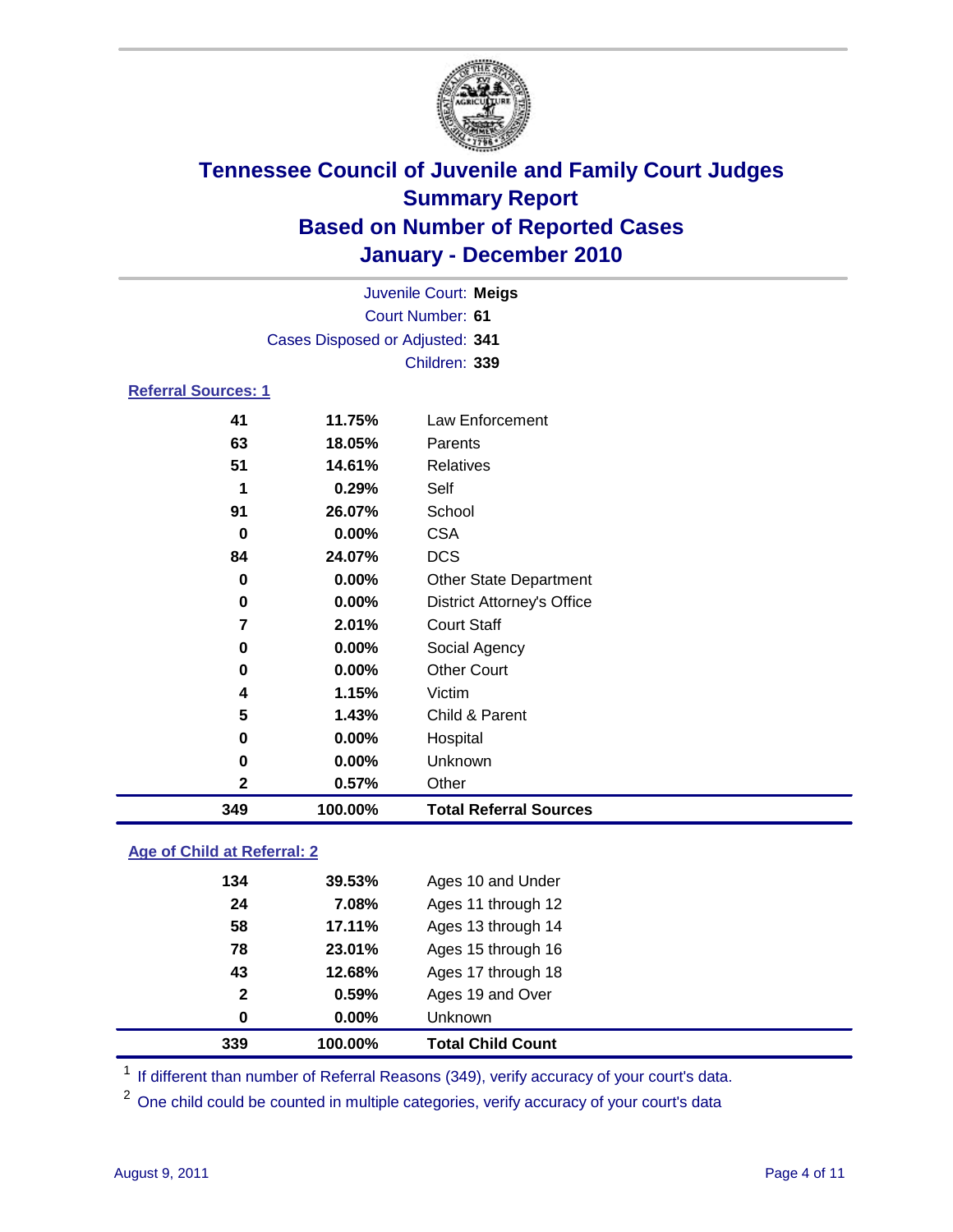

| Juvenile Court: Meigs                   |                                 |                          |  |  |
|-----------------------------------------|---------------------------------|--------------------------|--|--|
| Court Number: 61                        |                                 |                          |  |  |
|                                         | Cases Disposed or Adjusted: 341 |                          |  |  |
|                                         |                                 | Children: 339            |  |  |
| Sex of Child: 1                         |                                 |                          |  |  |
| 183                                     | 53.98%                          | Male                     |  |  |
| 156                                     | 46.02%                          | Female                   |  |  |
| $\mathbf 0$                             | 0.00%                           | Unknown                  |  |  |
| 339                                     | 100.00%                         | <b>Total Child Count</b> |  |  |
| Race of Child: 1                        |                                 |                          |  |  |
| 328                                     | 96.76%                          | White                    |  |  |
| 4                                       | 1.18%                           | African American         |  |  |
| $\mathbf 0$                             | 0.00%                           | Native American          |  |  |
| 0                                       | 0.00%                           | Asian                    |  |  |
| 6                                       | 1.77%                           | Mixed                    |  |  |
| 1                                       | 0.29%                           | Unknown                  |  |  |
| 339                                     | 100.00%                         | <b>Total Child Count</b> |  |  |
| <b>Hispanic Origin: 1</b>               |                                 |                          |  |  |
| 5                                       | 1.47%                           | Yes                      |  |  |
| 334                                     | 98.53%                          | No                       |  |  |
| $\mathbf 0$                             | 0.00%                           | Unknown                  |  |  |
| 339                                     | 100.00%                         | <b>Total Child Count</b> |  |  |
| <b>School Enrollment of Children: 1</b> |                                 |                          |  |  |
| 270                                     | 79.65%                          | Yes                      |  |  |
| 67                                      | 19.76%                          | No                       |  |  |
| $\overline{\mathbf{2}}$                 | 0.59%                           | Unknown                  |  |  |
| 339                                     | 100.00%                         | <b>Total Child Count</b> |  |  |

One child could be counted in multiple categories, verify accuracy of your court's data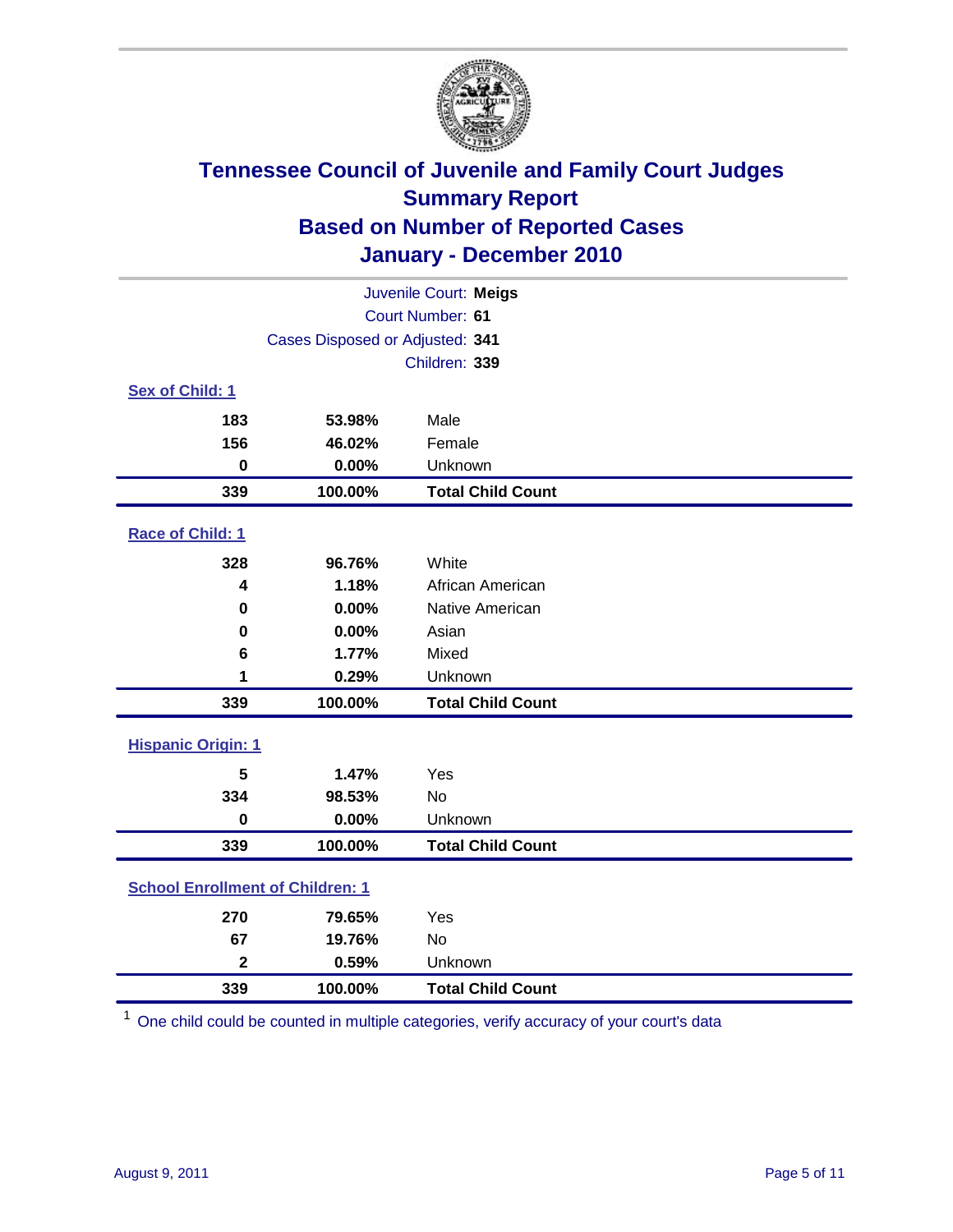

Court Number: **61** Juvenile Court: **Meigs** Cases Disposed or Adjusted: **341** Children: **339**

### **Living Arrangement of Child at Time of Referral: 1**

| 339 | 100.00%  | <b>Total Child Count</b>     |
|-----|----------|------------------------------|
| 3   | 0.88%    | Other                        |
| 3   | 0.88%    | Unknown                      |
| 0   | $0.00\%$ | Independent                  |
| 0   | 0.00%    | In an Institution            |
| 3   | 0.88%    | In a Residential Center      |
| 5   | 1.47%    | In a Group Home              |
| 37  | 10.91%   | With Foster Family           |
| 1   | 0.29%    | <b>With Adoptive Parents</b> |
| 95  | 28.02%   | <b>With Relatives</b>        |
| 37  | 10.91%   | With Father                  |
| 68  | 20.06%   | <b>With Mother</b>           |
| 26  | 7.67%    | With Mother and Stepfather   |
| 10  | 2.95%    | With Father and Stepmother   |
| 51  | 15.04%   | With Both Biological Parents |
|     |          |                              |

#### **Type of Detention: 2**

| 341 | 100.00%  | <b>Total Detention Count</b> |  |
|-----|----------|------------------------------|--|
| 2   | 0.59%    | Other                        |  |
| 336 | 98.53%   | Does Not Apply               |  |
| 0   | $0.00\%$ | Unknown                      |  |
| 0   | $0.00\%$ | Psychiatric Hospital         |  |
| 0   | 0.00%    | Jail - No Separation         |  |
| 0   | $0.00\%$ | Jail - Partial Separation    |  |
| 0   | 0.00%    | Jail - Complete Separation   |  |
| 3   | 0.88%    | Juvenile Detention Facility  |  |
| 0   | $0.00\%$ | Non-Secure Placement         |  |
|     |          |                              |  |

<sup>1</sup> One child could be counted in multiple categories, verify accuracy of your court's data

<sup>2</sup> If different than number of Cases (341) verify accuracy of your court's data.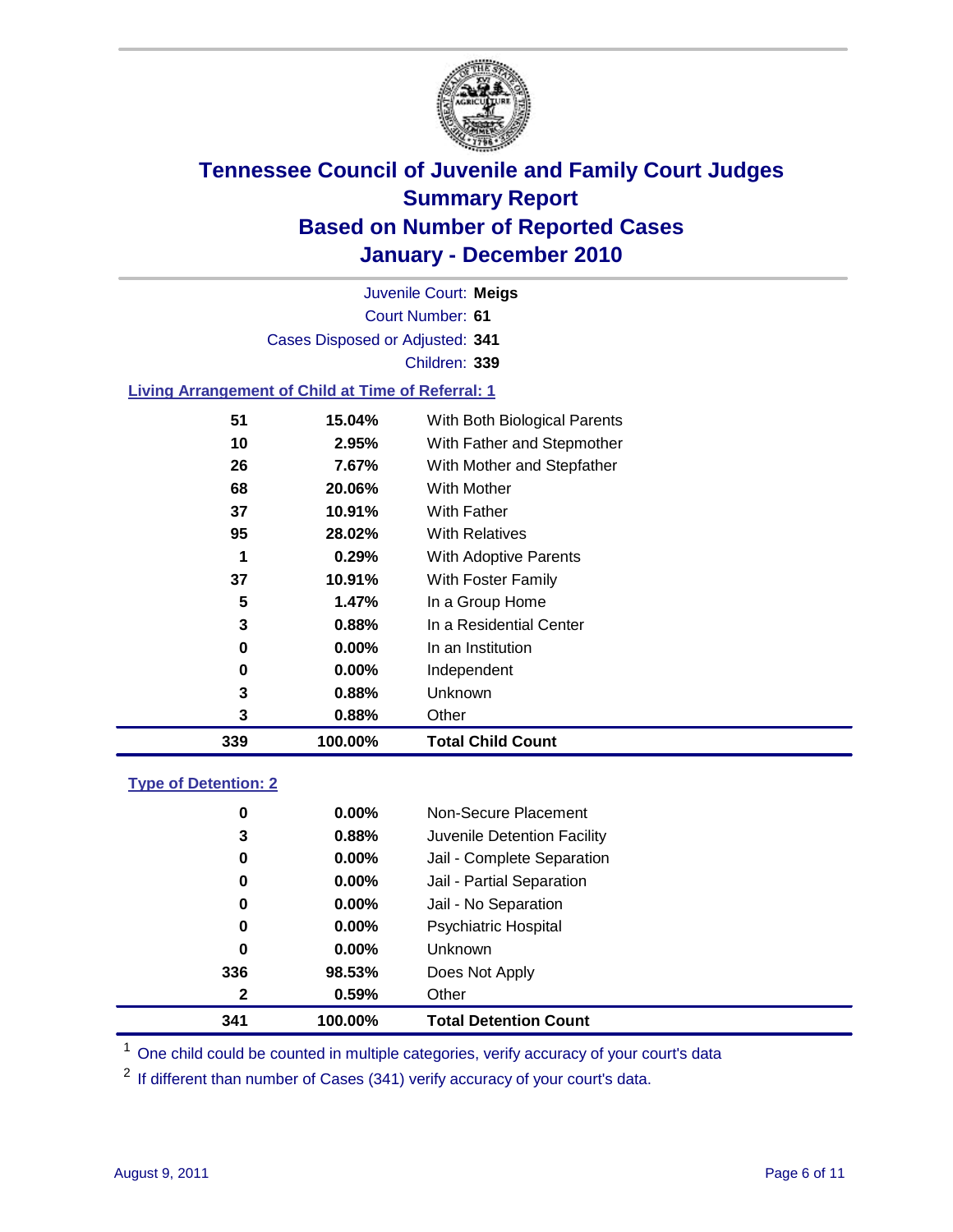

|                                                    | Juvenile Court: Meigs           |                                      |  |  |  |
|----------------------------------------------------|---------------------------------|--------------------------------------|--|--|--|
|                                                    | Court Number: 61                |                                      |  |  |  |
|                                                    | Cases Disposed or Adjusted: 341 |                                      |  |  |  |
|                                                    |                                 | Children: 339                        |  |  |  |
| <b>Placement After Secure Detention Hearing: 1</b> |                                 |                                      |  |  |  |
| $\mathbf 0$                                        | 0.00%                           | Returned to Prior Living Arrangement |  |  |  |
| $\mathbf{2}$                                       | 0.59%                           | Juvenile Detention Facility          |  |  |  |
| $\bf{0}$                                           | 0.00%                           | Jail                                 |  |  |  |
| 1                                                  | 0.29%                           | Shelter / Group Home                 |  |  |  |
| 6                                                  | 1.76%                           | <b>Foster Family Home</b>            |  |  |  |
| 0                                                  | 0.00%                           | Psychiatric Hospital                 |  |  |  |
| U                                                  | 0.00%                           | Unknown                              |  |  |  |
| 329                                                | 96.48%                          | Does Not Apply                       |  |  |  |
| 3                                                  | 0.88%                           | Other                                |  |  |  |
| 341                                                | 100.00%                         | <b>Total Placement Count</b>         |  |  |  |
| <b>Intake Actions: 2</b>                           |                                 |                                      |  |  |  |
| 348                                                | 99.71%                          | <b>Petition Filed</b>                |  |  |  |
| 1                                                  | 0.29%                           | <b>Motion Filed</b>                  |  |  |  |
| 0                                                  | 0.00%                           | <b>Citation Processed</b>            |  |  |  |
| 0                                                  | 0.00%                           | Notification of Paternity Processed  |  |  |  |
| $\mathbf 0$                                        | 0.00%                           | Scheduling of Judicial Review        |  |  |  |
| $\bf{0}$                                           | 0.00%                           | Scheduling of Administrative Review  |  |  |  |
| 0                                                  | 0.00%                           | Scheduling of Foster Care Review     |  |  |  |
| 0                                                  | 0.00%                           | Unknown                              |  |  |  |
| 0                                                  | 0.00%                           | Does Not Apply                       |  |  |  |
| 0                                                  | 0.00%                           | Other                                |  |  |  |
| 349                                                | 100.00%                         | <b>Total Intake Count</b>            |  |  |  |

<sup>1</sup> If different than number of Cases (341) verify accuracy of your court's data.

<sup>2</sup> If different than number of Referral Reasons (349), verify accuracy of your court's data.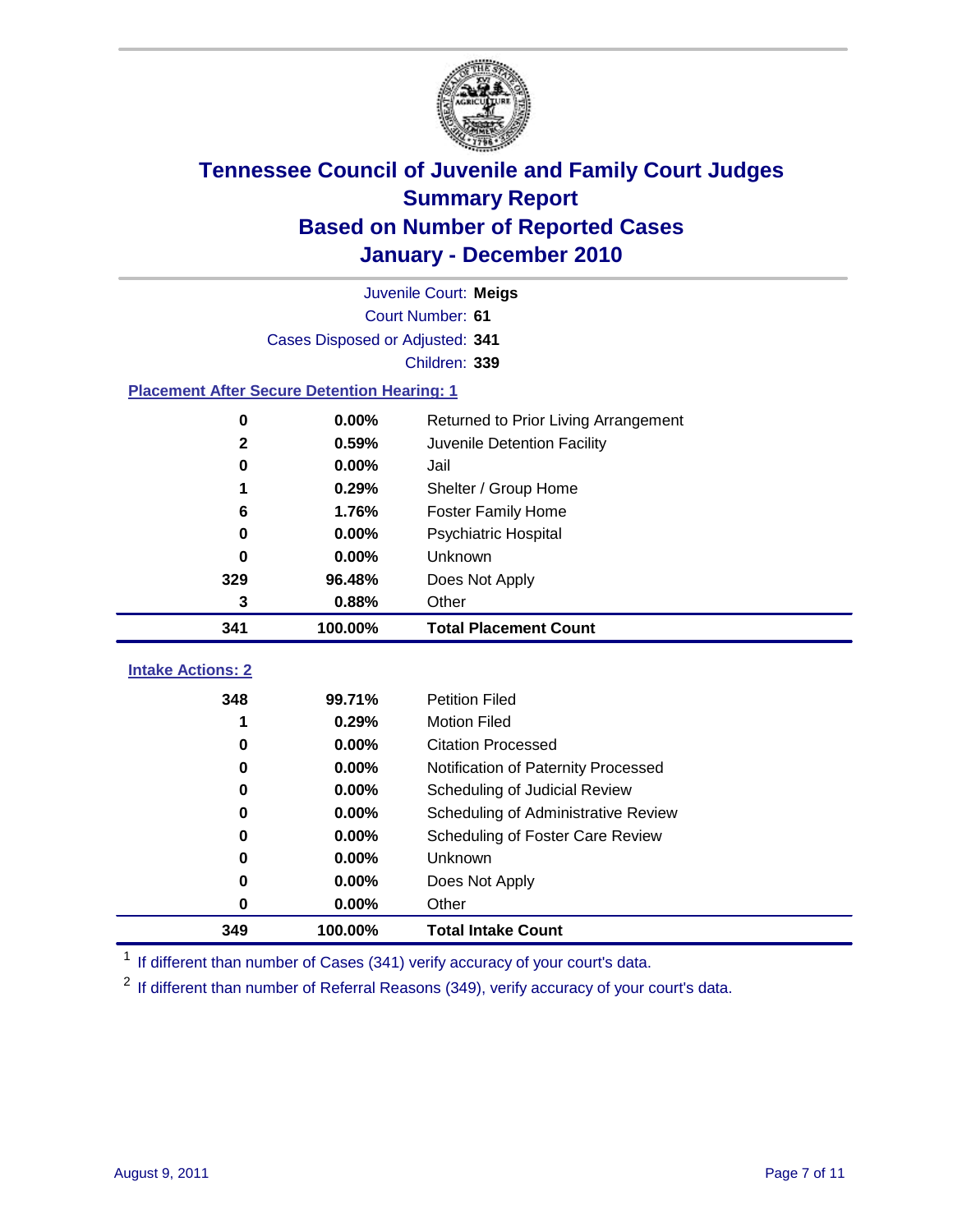

Court Number: **61** Juvenile Court: **Meigs** Cases Disposed or Adjusted: **341** Children: **339**

#### **Last Grade Completed by Child: 1**

| 61                                      | 17.99%  | Too Young for School     |  |
|-----------------------------------------|---------|--------------------------|--|
| 14                                      | 4.13%   | Preschool                |  |
| 10                                      | 2.95%   | Kindergarten             |  |
| $\mathbf{2}$                            | 0.59%   | 1st Grade                |  |
| 7                                       | 2.06%   | 2nd Grade                |  |
| 18                                      | 5.31%   | 3rd Grade                |  |
| 18                                      | 5.31%   | 4th Grade                |  |
| 5                                       | 1.47%   | 5th Grade                |  |
| 21                                      | 6.19%   | 6th Grade                |  |
| 25                                      | 7.37%   | 7th Grade                |  |
| 33                                      | 9.73%   | 8th Grade                |  |
| 56                                      | 16.52%  | 9th Grade                |  |
| 21                                      | 6.19%   | 10th Grade               |  |
| 35                                      | 10.32%  | 11th Grade               |  |
| 9                                       | 2.65%   | 12th Grade               |  |
| $\bf{0}$                                | 0.00%   | Non-Graded Special Ed    |  |
| 0                                       | 0.00%   | <b>GED</b>               |  |
| 0                                       | 0.00%   | Graduated                |  |
| 0                                       | 0.00%   | Never Attended School    |  |
| 3                                       | 0.88%   | Unknown                  |  |
| 1                                       | 0.29%   | Other                    |  |
| 339                                     | 100.00% | <b>Total Child Count</b> |  |
| <b>Enrolled in Special Education: 1</b> |         |                          |  |

| 339          | 100.00% | <b>Total Child Count</b> |  |
|--------------|---------|--------------------------|--|
| $\mathbf{2}$ | 0.59%   | Unknown                  |  |
| 327          | 96.46%  | No                       |  |
| 10           | 2.95%   | Yes                      |  |

One child could be counted in multiple categories, verify accuracy of your court's data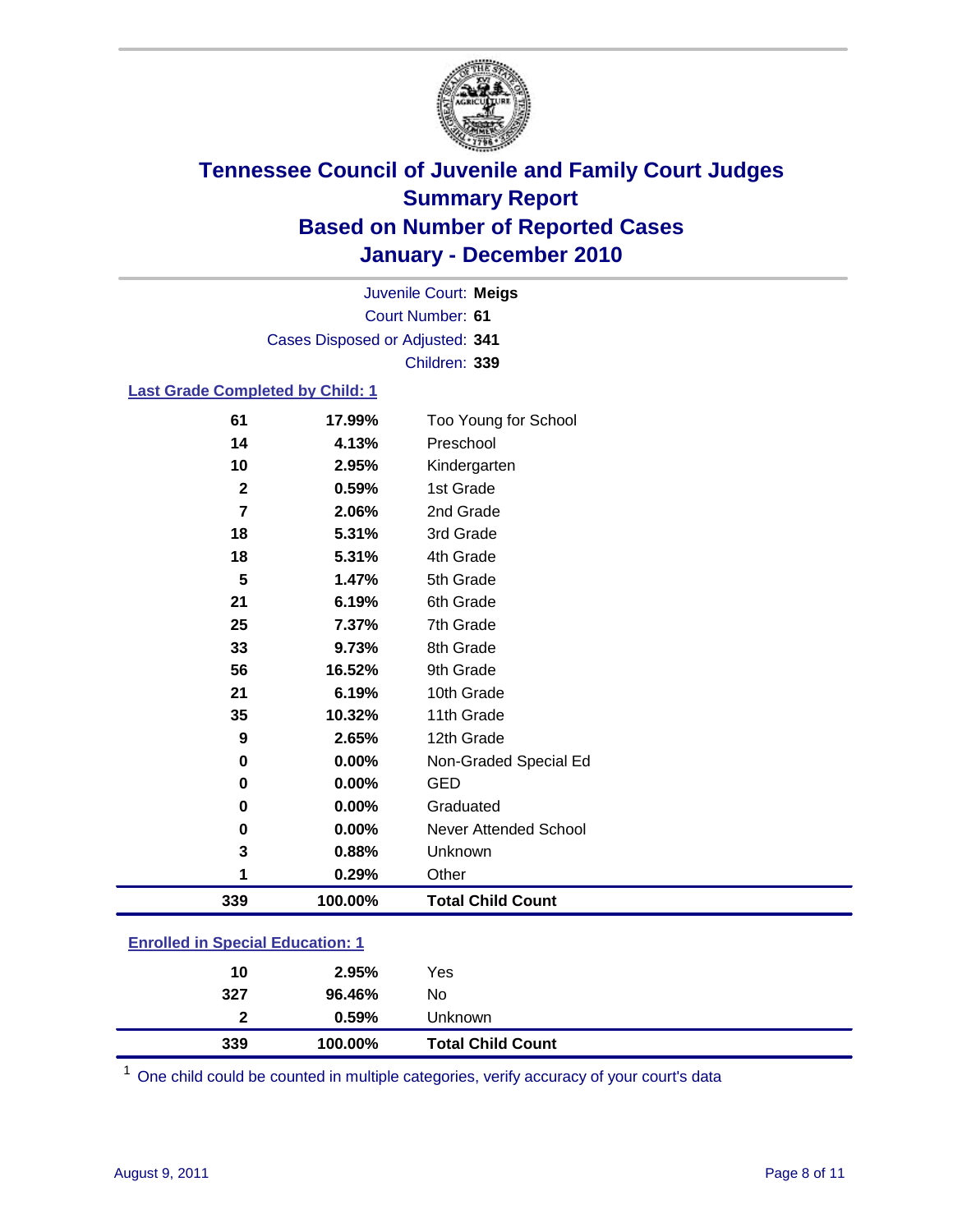

|                              | Juvenile Court: Meigs           |                           |  |  |
|------------------------------|---------------------------------|---------------------------|--|--|
| Court Number: 61             |                                 |                           |  |  |
|                              | Cases Disposed or Adjusted: 341 |                           |  |  |
|                              |                                 | Children: 339             |  |  |
| <b>Action Executed By: 1</b> |                                 |                           |  |  |
| 331                          | 94.84%                          | Judge                     |  |  |
| 0                            | $0.00\%$                        | Magistrate                |  |  |
| 18                           | 5.16%                           | <b>YSO</b>                |  |  |
| 0                            | 0.00%                           | Other                     |  |  |
| 0                            | 0.00%                           | Unknown                   |  |  |
| 349                          | 100.00%                         | <b>Total Action Count</b> |  |  |

### **Formal / Informal Actions: 1**

| 24  | 6.88%    | Dismissed                                        |
|-----|----------|--------------------------------------------------|
| 3   | 0.86%    | Retired / Nolle Prosequi                         |
| 26  | 7.45%    | <b>Complaint Substantiated Delinquent</b>        |
| 54  | 15.47%   | <b>Complaint Substantiated Status Offender</b>   |
| 94  | 26.93%   | <b>Complaint Substantiated Dependent/Neglect</b> |
| 0   | 0.00%    | <b>Complaint Substantiated Abused</b>            |
| 0   | $0.00\%$ | <b>Complaint Substantiated Mentally III</b>      |
| 35  | 10.03%   | Informal Adjustment                              |
| 0   | $0.00\%$ | <b>Pretrial Diversion</b>                        |
| 0   | $0.00\%$ | <b>Transfer to Adult Court Hearing</b>           |
| 0   | $0.00\%$ | Charges Cleared by Transfer to Adult Court       |
| 0   | $0.00\%$ | <b>Special Proceeding</b>                        |
| 1   | 0.29%    | <b>Review Concluded</b>                          |
| 105 | 30.09%   | Case Held Open                                   |
| 7   | 2.01%    | Other                                            |
| 0   | $0.00\%$ | <b>Unknown</b>                                   |
| 349 | 100.00%  | <b>Total Action Count</b>                        |

<sup>1</sup> If different than number of Referral Reasons (349), verify accuracy of your court's data.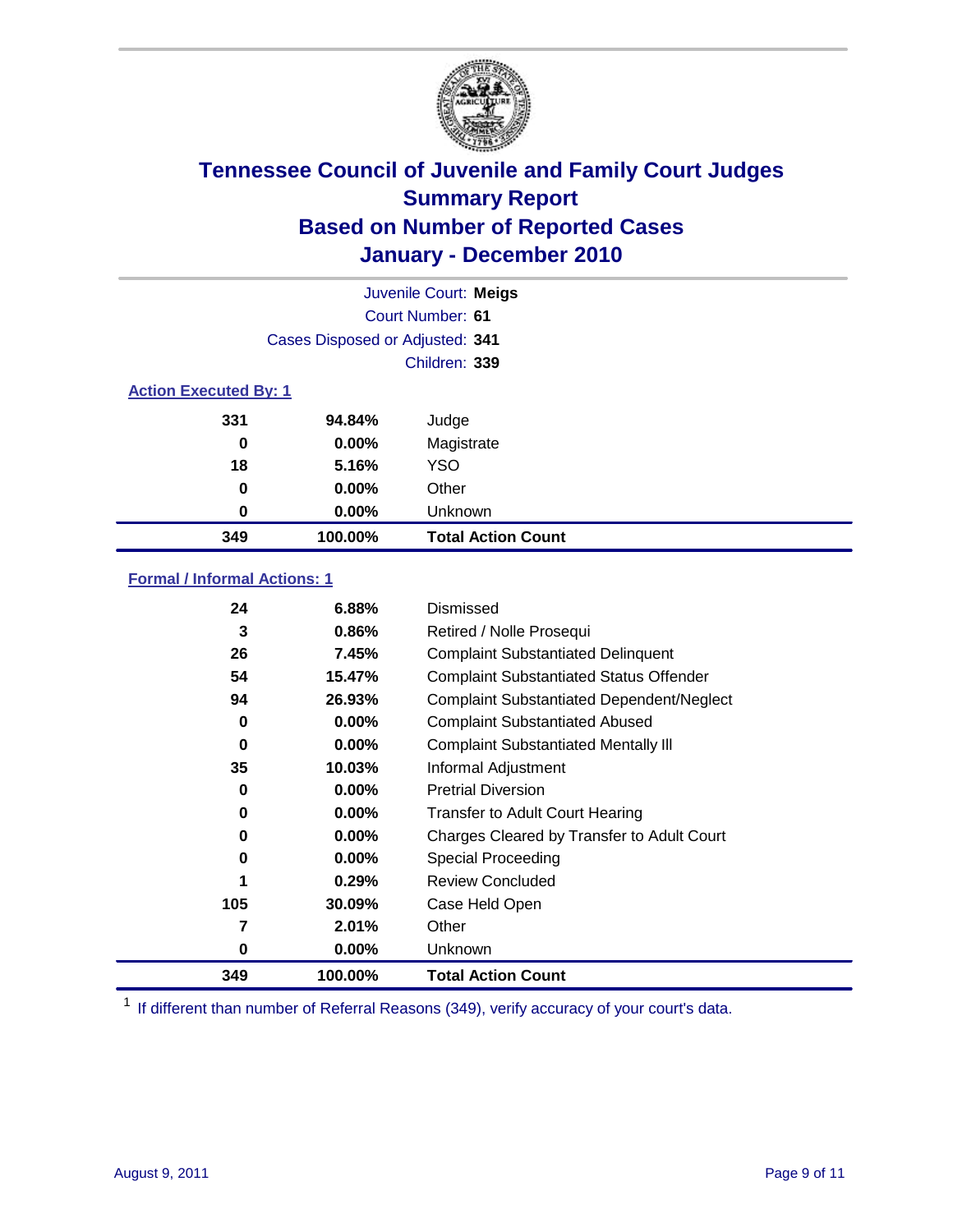

|                       |                                 | Juvenile Court: Meigs                                 |
|-----------------------|---------------------------------|-------------------------------------------------------|
|                       |                                 | Court Number: 61                                      |
|                       | Cases Disposed or Adjusted: 341 |                                                       |
|                       |                                 | Children: 339                                         |
| <b>Case Outcomes:</b> |                                 | There can be multiple outcomes for one child or case. |
| 26                    | 6.81%                           | <b>Case Dismissed</b>                                 |
| 6                     | 1.57%                           | Case Retired or Nolle Prosequi                        |
| 5                     | 1.31%                           | Warned / Counseled                                    |
| 124                   | 32.46%                          | Held Open For Review                                  |
| 10                    | 2.62%                           | Supervision / Probation to Juvenile Court             |
| 1                     | 0.26%                           | <b>Probation to Parents</b>                           |
| 0                     | 0.00%                           | Referral to Another Entity for Supervision / Service  |
| 3                     | 0.79%                           | Referred for Mental Health Counseling                 |
| 5                     | 1.31%                           | Referred for Alcohol and Drug Counseling              |
| 0                     | 0.00%                           | <b>Referred to Alternative School</b>                 |
| 1                     | 0.26%                           | Referred to Private Child Agency                      |
| 5                     | 1.31%                           | Referred to Defensive Driving School                  |
| $\mathbf 2$           | 0.52%                           | Referred to Alcohol Safety School                     |
| 0                     | 0.00%                           | Referred to Juvenile Court Education-Based Program    |
| 1                     | 0.26%                           | Driver's License Held Informally                      |
| 0                     | 0.00%                           | <b>Voluntary Placement with DMHMR</b>                 |
| 0                     | 0.00%                           | <b>Private Mental Health Placement</b>                |
| 0                     | 0.00%                           | <b>Private MR Placement</b>                           |
| 0                     | 0.00%                           | Placement with City/County Agency/Facility            |
| 0                     | 0.00%                           | Placement with Relative / Other Individual            |
| 51                    | 13.35%                          | Fine                                                  |
| 27                    | 7.07%                           | <b>Public Service</b>                                 |
| 0                     | 0.00%                           | Restitution                                           |
| 0                     | 0.00%                           | <b>Runaway Returned</b>                               |
| 0                     | 0.00%                           | No Contact Order                                      |
| 0                     | 0.00%                           | Injunction Other than No Contact Order                |
| 0                     | 0.00%                           | <b>House Arrest</b>                                   |
|                       | 0.26%                           | <b>Court Defined Curfew</b>                           |
| 0                     | 0.00%                           | Dismissed from Informal Adjustment                    |
| 0                     | 0.00%                           | <b>Dismissed from Pretrial Diversion</b>              |
| 0                     | 0.00%                           | Released from Probation                               |
| 0                     | 0.00%                           | <b>Transferred to Adult Court</b>                     |
| 0                     | 0.00%                           | <b>DMHMR Involuntary Commitment</b>                   |